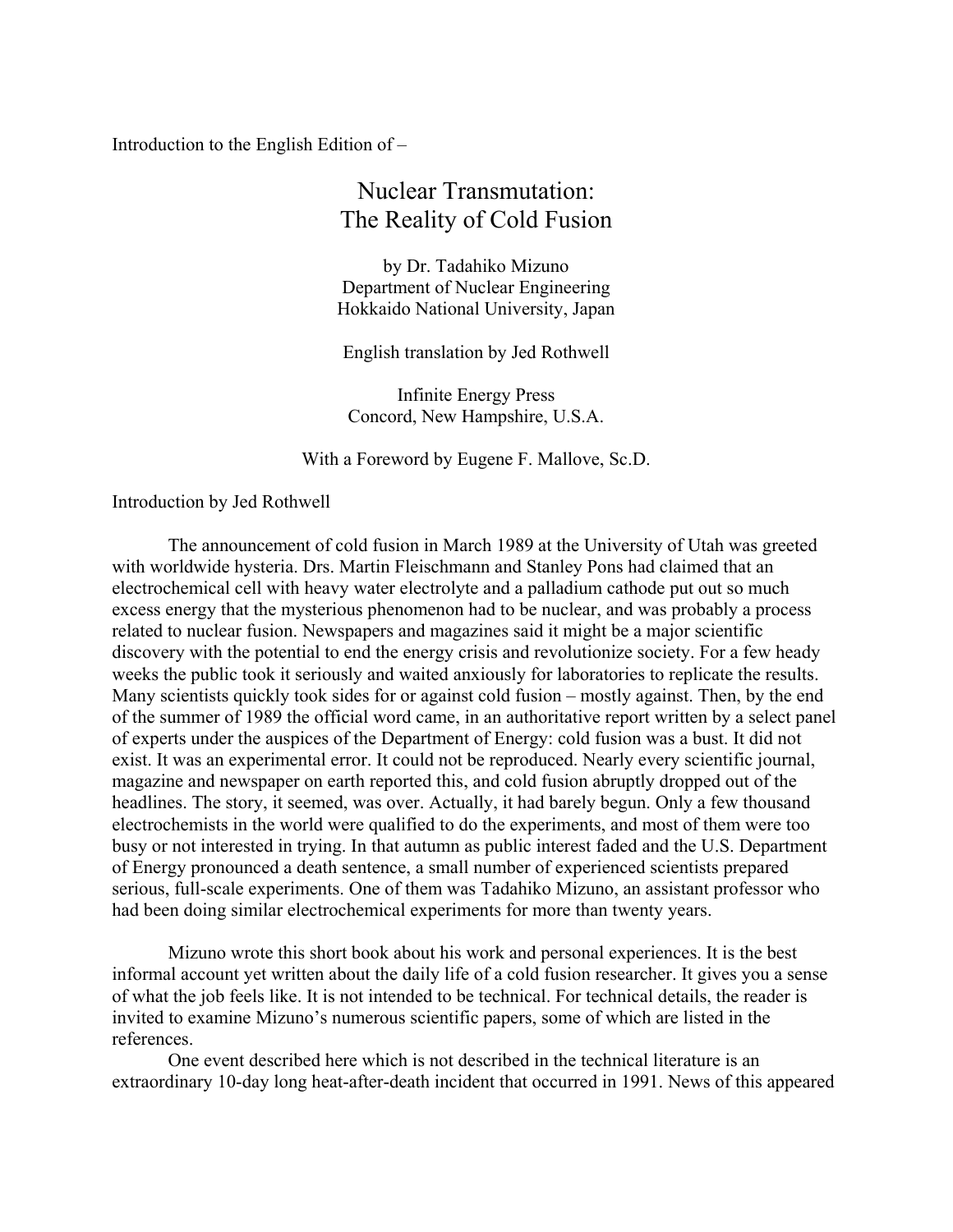in the popular press, but a formal description was never published in a scientific paper.  $\frac{1}{1}$  $\frac{1}{1}$  $\frac{1}{1}$  Mizuno says this is because he does not have carefully established calorimetric data to prove the event occurred, but I think he does not need it. The cell went out of control. Mizuno cooled it over 10 days by placing it in a large bucket of water. During this period, more than 37 liters of water evaporated from the bucket, which means the cell produced more than 84 megajoules of energy during this period alone, and 114 megajoules during the entire experiment. The only active material in the cell was 100 grams of palladium. It produced 27 times more energy than an equivalent mass of the best chemical fuel, gasoline, can produce. I think the 36 liters of evaporated water constitute better scientific evidence than the most carefully calibrated high precision instrument could produce. This is first-principle proof of heat. A bucket left by itself for 10 days in a university laboratory will not lose any measurable level of water to evaporation. First principle experiments are not fashionable. Many scientists nowadays will not look at a simple experiment in which 36 liters of water evaporate, but high tech instruments and computers are not used. They will dismiss this as "anecdotal evidence."

It is a terrible shame that Mizuno did not call in a dozen other scientists to see and feel the hot cell. I would have set up a 24-hour vigil with graduate students and video cameras to observe the cell and measure the evaporated water carefully. This is one of history's heartbreaking lost opportunities. News of this event, properly documented and attested to by many people, might have convinced thousands of scientists worldwide that cold fusion is real. This might have been one of the most effective scientific demonstrations in history. Unfortunately, it occurred during an extended national holiday, and Mizuno decided to disconnect the cell from the recording equipment and hide it in his laboratory. He placed it behind a steel sheet because he was afraid it might explode. He told me he was not anxious to have the cell certified by many other people because he thought that he would soon replicate the effect in another experiment. Alas, in the seven years since, neither he nor any other scientist has ever seen such dramatic, inarguable proof of massive excess energy.

Here is a chronology of the heat-after-death event:

March 1991. A new experiment with the closed cell begins.

April 1991. Cell shows small but significant excess heat.

April 22, 1991. Electrolysis stopped.

 $\overline{a}$ 

April 25. Mizuno and Akimoto note that temperature is elevated. It has produced  $1.2 \times 10^7$  joules since April 22, in heat-after-death.

<span id="page-1-0"></span>F. Nakano, "Mohaya hitei dekinai jyouon kakuyuugou [The reality of cold fusion can no longer be denied]," *Bungei Shunju*, September 1991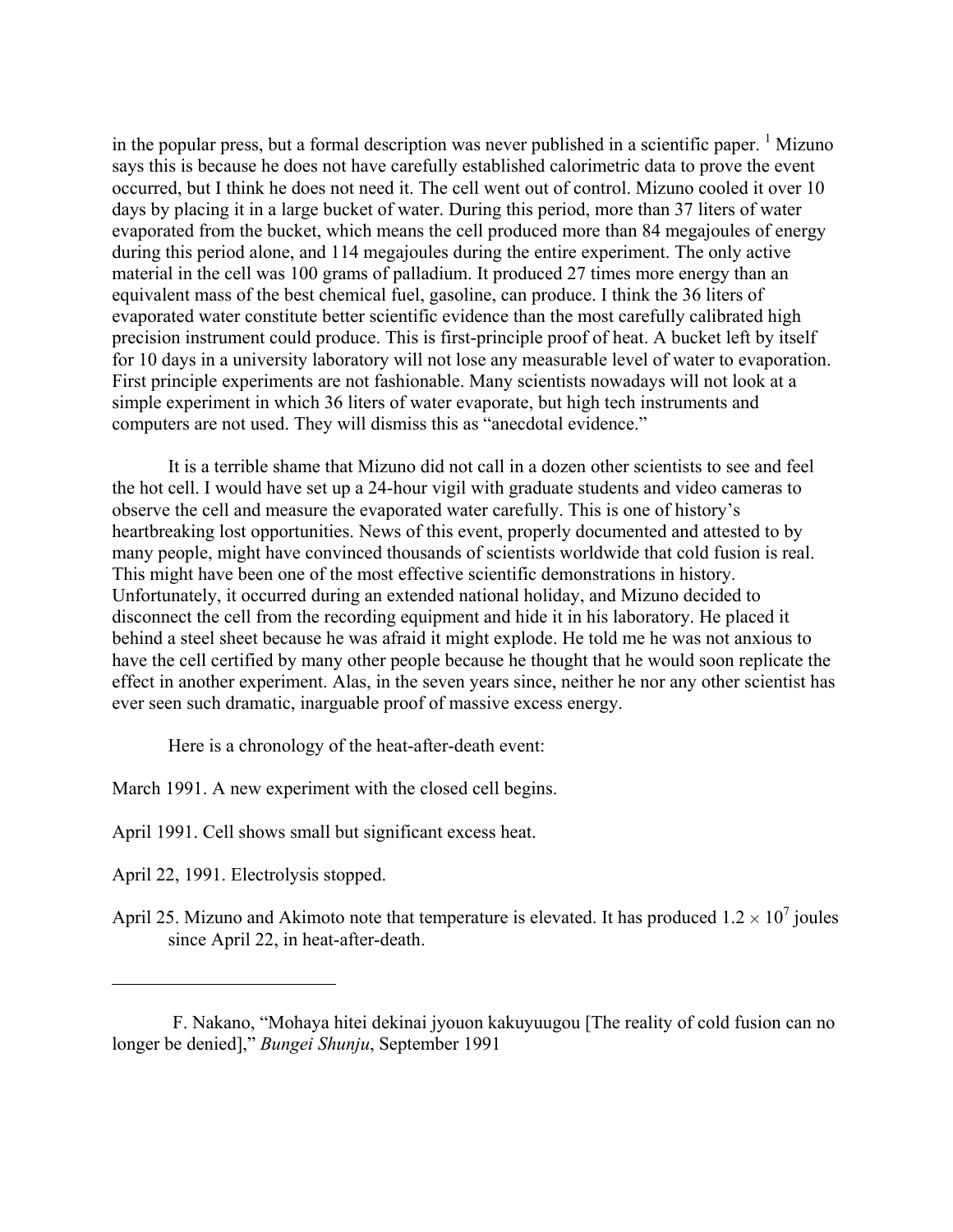The cell is removed from the underground lab and transferred to Mizuno's lab. Cell temperature is >100 deg C.

- April 26. Cell temperature has not declined. Cell transferred to a 15-liter bucket, where it is partially submerged in water.
- April 27. Most of the water in the bucket, ~10 liters, has evaporated.

The cell is transferred to a larger, 20 liter bucket. It is fully submerged in 15 liters of water

April 30. Most of the water has evaporated;  $\sim$ 10 liters.

More water is added to the bucket, bringing the total to 15 liters again.

- May 1.5 liters of water are added to the bucket.
- May 2. 5 more liters are added to the bucket.

May 7. The cell is finally cool. 7.5 liters of water remain in the bucket.

Total evaporation equals:

| 10 liters evaporated. Water level set at 15 liters in a new bucket. |
|---------------------------------------------------------------------|
| 10 liters evaporated. Water replenished to 15 liters                |
| 5 liters replenished.                                               |
| 5 liters replenished                                                |
| 7.5 liters remaining.                                               |
|                                                                     |

Thus, evaporation since April 30 is: 15+5+5-7.5=17.5 liters. Total evaporation is 37.5 liters. The heat of vaporization of water is 540 calories per gram (2,268 joules per gram), so vaporization alone accounts for 85 megajoules.

One aspect of the heat-after-death event seems particularly strange. It is as if the cathode is trying to maintain stasis inside the cell. After the external 60 watt heater was turned off, the heat-after-death reaction increased just about enough to compensate for the loss of external heat. This sounds like an instrument error. It prompted Mizuno to double check all instrument readings with meters attached directly to the sensors. As unbelievable as this sounds, it is a real phenomenon which others have observed. Stanley Pons noted that the cold fusion effect has a kind of "memory." After a perturbation, temperature tends to return to a fixed level. Perhaps this is not so strange. The physical configuration of deuterons in the metal controls the power level.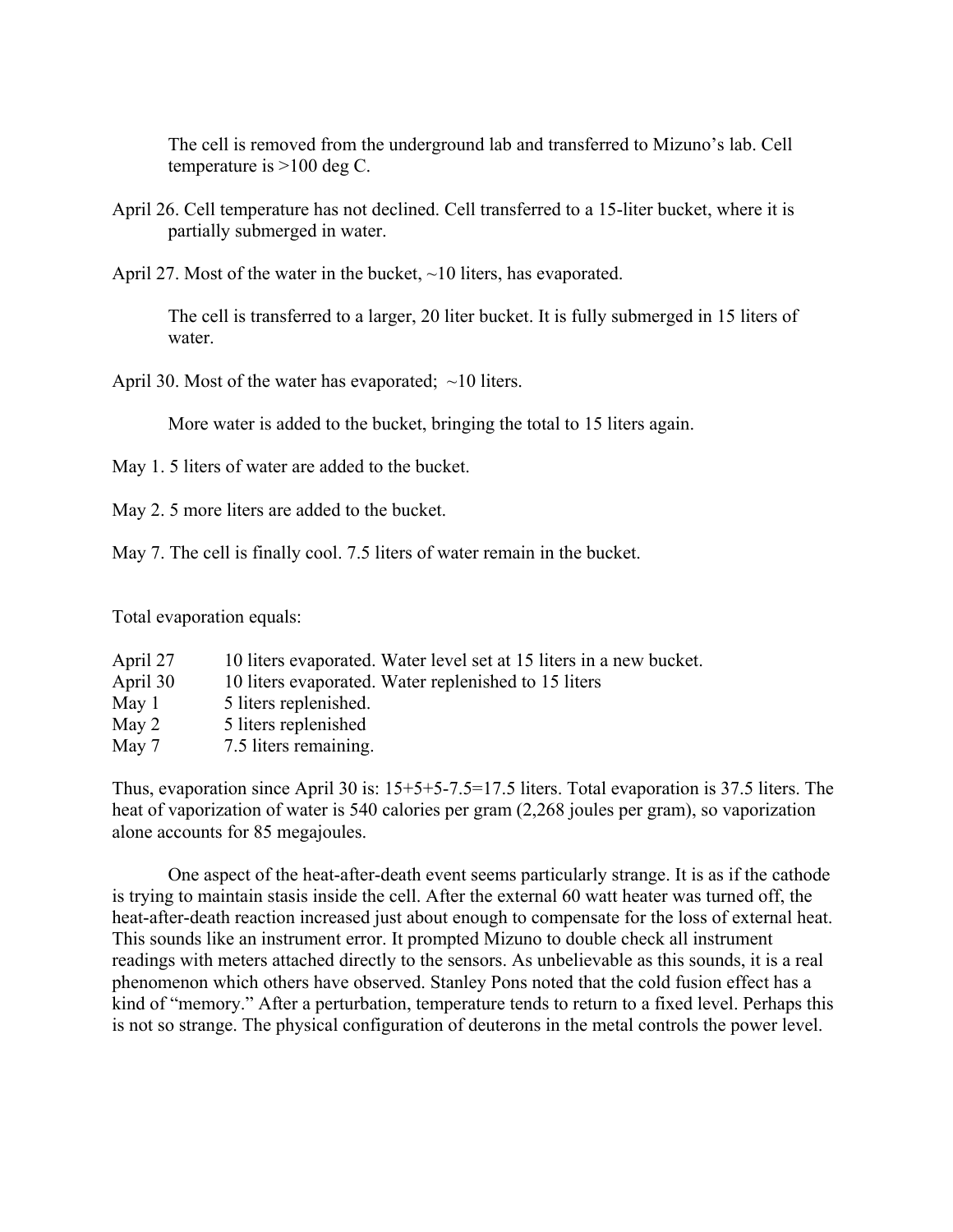Tiny spots in the surface of the cathode are probably formed in what Edmund Storms of Los Alamos National Laboratory calls "a special configuration of matter" with highly active, densely packed deuterium. Until these spots change or disperse, the nuclear fuel being fed into the reaction remains constant, so the cell tends to return to the same power level. A chemical wood fire works the same way. You can partially douse a roaring fire. If the fire does not go out altogether and the wood remains in the same position, after a while it will start burning again and return to its former power level. Pons and Fleischmann used a three-minute pulse of heat to "kick" their cells from low level heat to the high level heat that rapidly increased to boil off. The heat was generated by joule heating from externally supplied power, but once the cathode was boosted into higher activity the external power could be withdrawn and the cathode continued to self-heat – thus "heat-after-death."

 Metal undergoing cold fusion 'wants' to be hot and will keep itself hot, prolonging the reaction. When Mizuno put his cell in the bucket of water the reaction began to turn off, presumably because the water in the bucket cooled the cathode. It did not quench the reaction immediately because the cathode was fairly well insulated inside a large thermal mass. Later, the water in the bucket warmed up well above room temperature, ten liters of it evaporated, leaving the cell surrounded by air. The cell began to self heat again and it returned to its previously high level of activity. Storms thinks that in the special configuration, the deuterium diffusion rate is slower at high temperatures than usual. Normal Beta-phase palladium deuteride will de-gas more rapidly when it heats up. Storms thinks that when the temperature falls (or is lowered by a thermal shock), the deuteride converts to Beta-phase and begins rapidly de-gassing, and the cold fusion effect goes away.

Mizuno has often talked about the prehistory of cold fusion. Most great discoveries are visited and revisited many times before someone stakes a permanent claim. People sometimes stumble over a new discovery without even realizing what they see. Mizuno did his graduate and post graduate work on corrosion using highly loaded metal hydrides. His experiments were almost exactly like those of cold fusion, but they were performed for a different purpose. In retrospect, he realized that he saw anomalous events that may have been cold fusion. At the time he could not determine the cause, he did not imagine it might be fusion, and he had to leave the mystery unsolved. No scientist has time to track down every anomaly. I expect many people saw and disregarded evidence for cold fusion over the years. Mizuno makes a provocative assertion. He says that long before 1989 he wondered whether the immense pressure of electrolysis might produce "some form of fusion." He says: "This kind of hypothesis would occur to any researcher studying metal and hydrogen systems. It is not a particularly profound or outstanding idea. It never occurred to me to pursue the matter and research this further." He appears to downplay the role of Pons and Fleischmann. Perhaps he exaggerates when he says "any researcher" would think of it, but on the other hand Paneth and Peters and others did investigate this topic in the 1920s. It has been floating around the literature for a long time. Pons and Fleischmann deserve credit because they did more than merely speculate about it. They succeeded in doing the experiments to prove it. Perhaps cold fusion is self-evident in the way that many great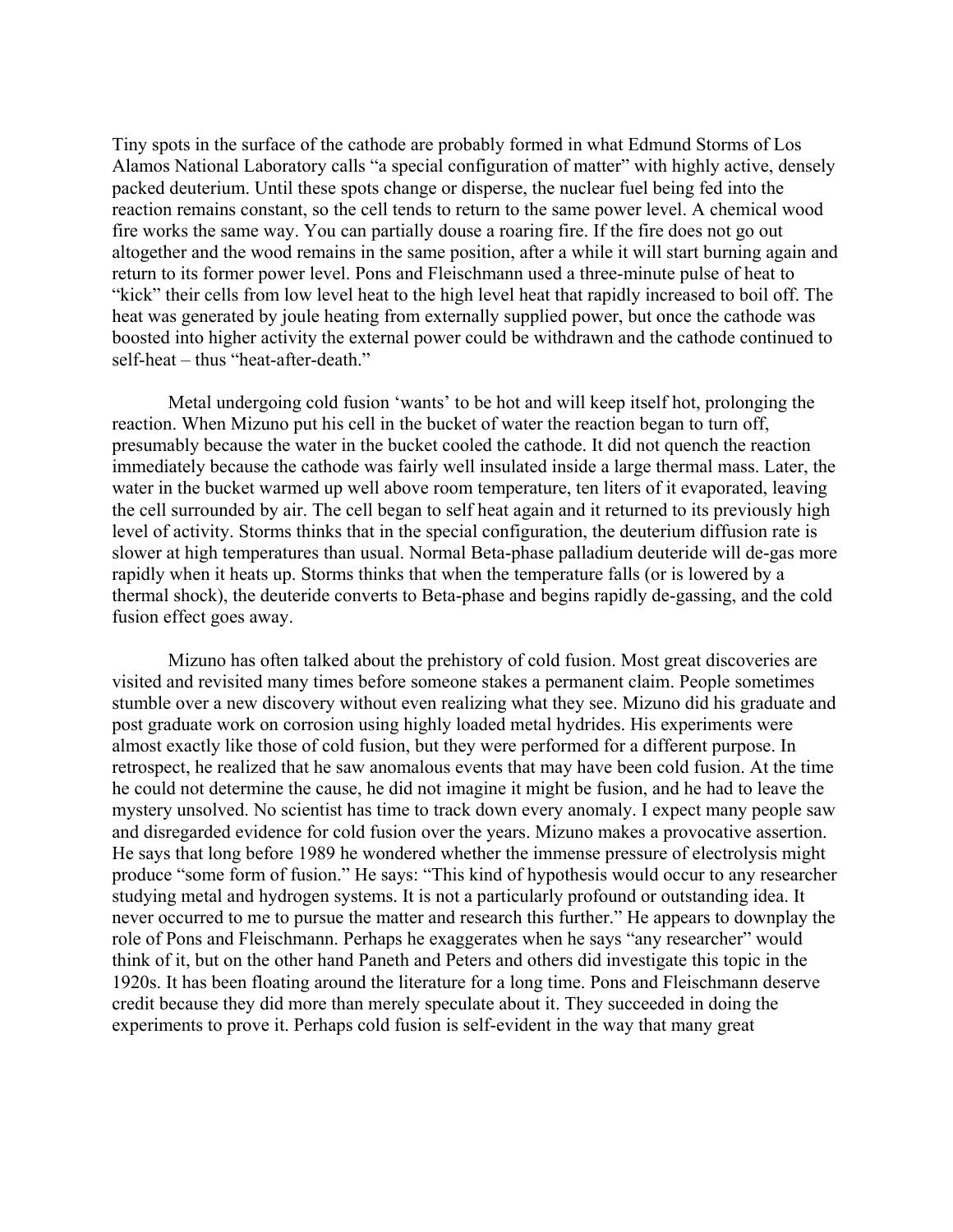discoveries are. An ordinary genius finds an obscure and difficult truth which remains obscure even after he publishes, except to other experts. A superlative genius makes a discovery that few other people imagined, yet which everyone later agrees is obvious in retrospect. When T. H. Huxley learned of the theory of natural selection, he reportedly exclaimed: "why didn't I think of that!"

 Within days of the 1989 announcement Mizuno set to work on a "crude, preliminary" experiment. He built the cell in single afternoon, which is in itself astonishing. His purpose was to detect neutrons, which he along with everyone else in 1989 assumed would be the principal signature of the reaction. Months later it became clear that heat is the principal signature and neutrons appear sporadically. The neutron flux is a million times smaller in proportion to the heat than it is with hot fusion. His colleague Akimoto, an expert in neutron detection, soon convinced him that the instrumentation must be improved and the cell must be moved to a well-shielded location before meaningful results might be obtained. The underground laboratory housing the linear accelerator, close by on campus, was the ideal spot for the experiment, but it is hardly an ideal place for people. It is dark, dank, and unheated in winter, as Mizuno well knew from years of doing graduate research there. After weeks of operation, the experiment showed slight signs of generating 2.45 MeV neutrons. Mizuno decided to get serious.

 Here we learn what real a scientist is made of. While the rest of the world rushed to judgment, Mizuno buckled down and began a second "serious" experiment. The preparations took eight months. Mizuno and a graduate student worked long days building and testing the cell, and preparing the anode, cathode, electrolyte, and controls. They planned to run at  $100^{\circ}$ C and 10 atmospheres of pressure, so they ran pressure tests at  $150^{\circ}$ C and 50 atmospheres, improving the seals and connections until they saw no significant pressure decline for days. Finally they were ready to begin the first test run. The hysteria was long past. The press and the establishment had dismissed cold fusion. Real experiments by people like Mizuno were getting underway. When these tests were finished and documented, a year or two later, they constituted definitive proof of tritium, excess heat and transmutation. It is tempting to think that the tragedy of cold fusion boils down to . . . a short attention span. If only *Nature,* the newspapers, the DoE and the American Physical Society understood that you cannot do a research project in a few weeks, they would have withheld judgment until Mizuno, Fritz Will, Melvin Miles and others published in 1990 and 1991.

In person, Mizuno is charming, self deprecating, optimistic and brimming with ideas. In the book he describes the dark side of the story: the frustration, the boredom, the endless guerrilla war with scientists who wanted to stop the research, and science journalists who appeared to thrive on the outpouring of supposedly negative results, and the fruitless battles to publish a paper or be heard at a physics conference. Research means years of hard work which must often be done in appalling circumstances: in an unheated underground laboratory, late at night, in Hokkaido's Siberian climate. Experiments must be tended to four times a day, from eight in the morning until eight at night, seven days a week, without a holiday or a weekend off.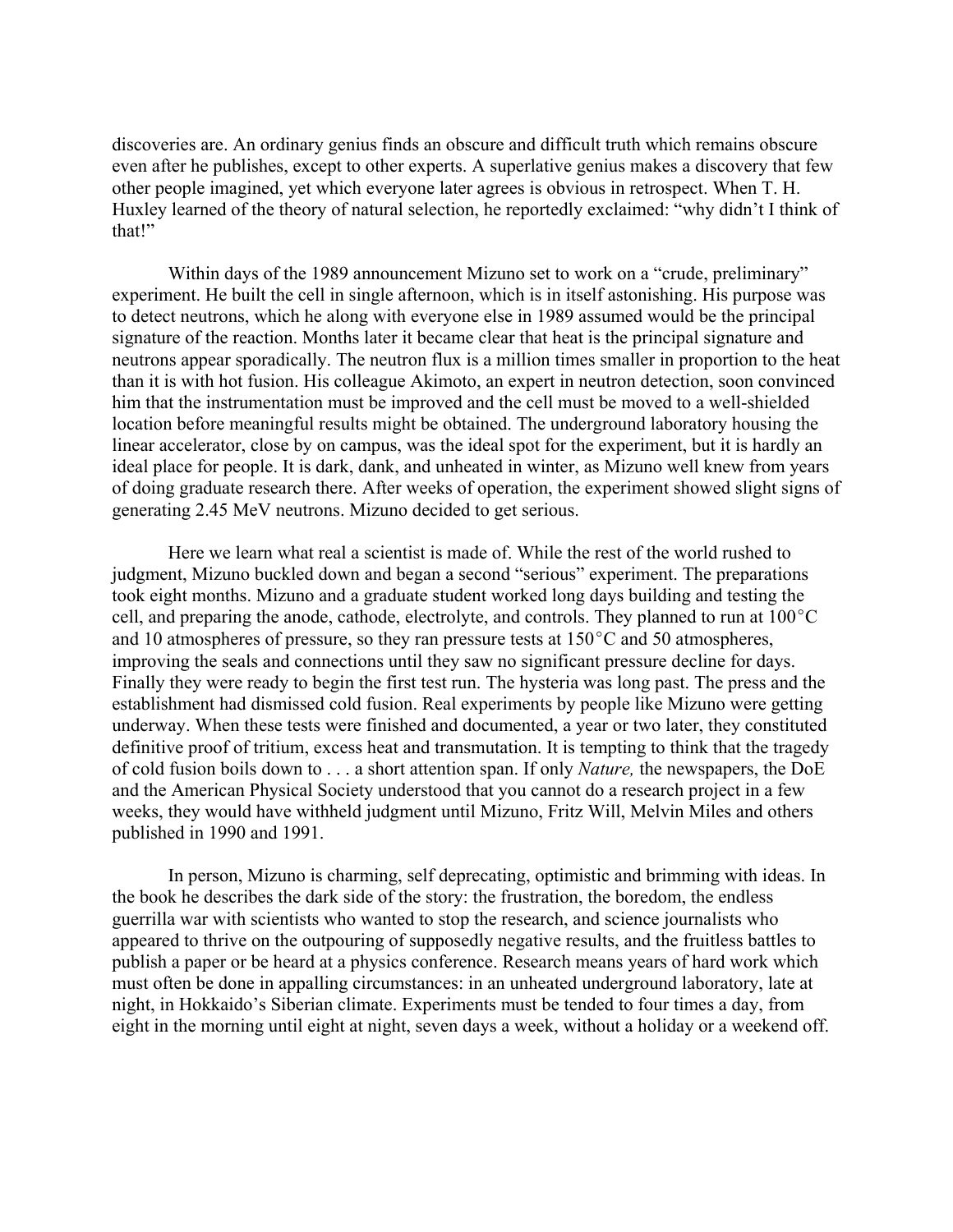He describes these travails, but he does not dwell on them, or the controversy and politics. He revels in the fun parts of cold fusion: the discovery, the sense of wonder, the rewards. Mizuno does not waste his time moping or worrying. He gets to work, he does experiments, he teaches and encourages students. The first 5,000 copy printing of this book sold out quickly in Japan. Mizuno was thrilled because, he told me, "undergrads are buying it, and calling me with questions." He and I wanted to move the Sixth International Conference on Cold Fusion (ICCF6) out of the isolated mountaintop resort hotel in Hokkaido, back to the city of Sapporo, and into the grubby Student Union meeting hall on campus. We wanted to open up the conference and allow free admission to students.

We think that when engineering and physics majors drift into such conferences and realize what is happening, cold fusion will take off.

Despite the troubles, Mizuno remains confident that we will succeed in the end. The research will be allowed, papers will be published, rapid progress will be made. Others, like Fleischmann, are deeply pessimistic. Some of the best scientists in this field, including Storms, are deeply discouraged by the constant struggle and expense. They sometimes tell me they are on the verge of quitting. But Mizuno has never flagged, never doubted and never lost hope. As Storms says "we must have hope, we have no other resources in this field."

 Mizuno wants to make practical devices. He wants to improve reproducibility and scale up. He talks about the scientist's obligation to give society something of value. He and Dennis Cravens are the only cold fusion scientists I know who say that. He succeeded in replicating the original Pons and Fleischmann palladium cold fusion in three experiments, but it was difficult and the reaction proved impossible to control, so he did not see much future in it. Instead of trying to improve the original experiment by repeating it many times with minor variations, the way McKubre, Kunimatsu and others have attempted, Mizuno decided to try other materials and other approaches. He is a one-man R&D consortium. Some may criticize him for trying too many things and spreading himself too thinly. As I see it, Mizuno is doing his share. The rest of the world is to blame for not following his lead. He worked on ceramic proton conductors for years, he published detailed information in professional, full-length papers, and he assisted Oriani by fabricating a batch of conductors for him (a week of difficult labor on Oriani's behalf). No other scientist has been as cooperative, willing to share data, and willing to assist others replicate. If Mizuno has left jobs unfinished, others should have taken up these jobs.

Mizuno concentrates on the rewards, the progress, the heady sense of excitement, the breathtaking possibilities. If progress has been slow, it has been real, and the scope of the research has broadened immeasurably. In 1989 we thought we had stumbled onto one isolated uncharted island. It turned out we have discovered a whole new continent. No wonder our exploration of it is taking longer than we expected. Over the years I have asked many scientists where cold fusion may be taking us and how big the discovery might be. Only Martin Fleischmann has shown a deep understanding of how many ramifications it may have.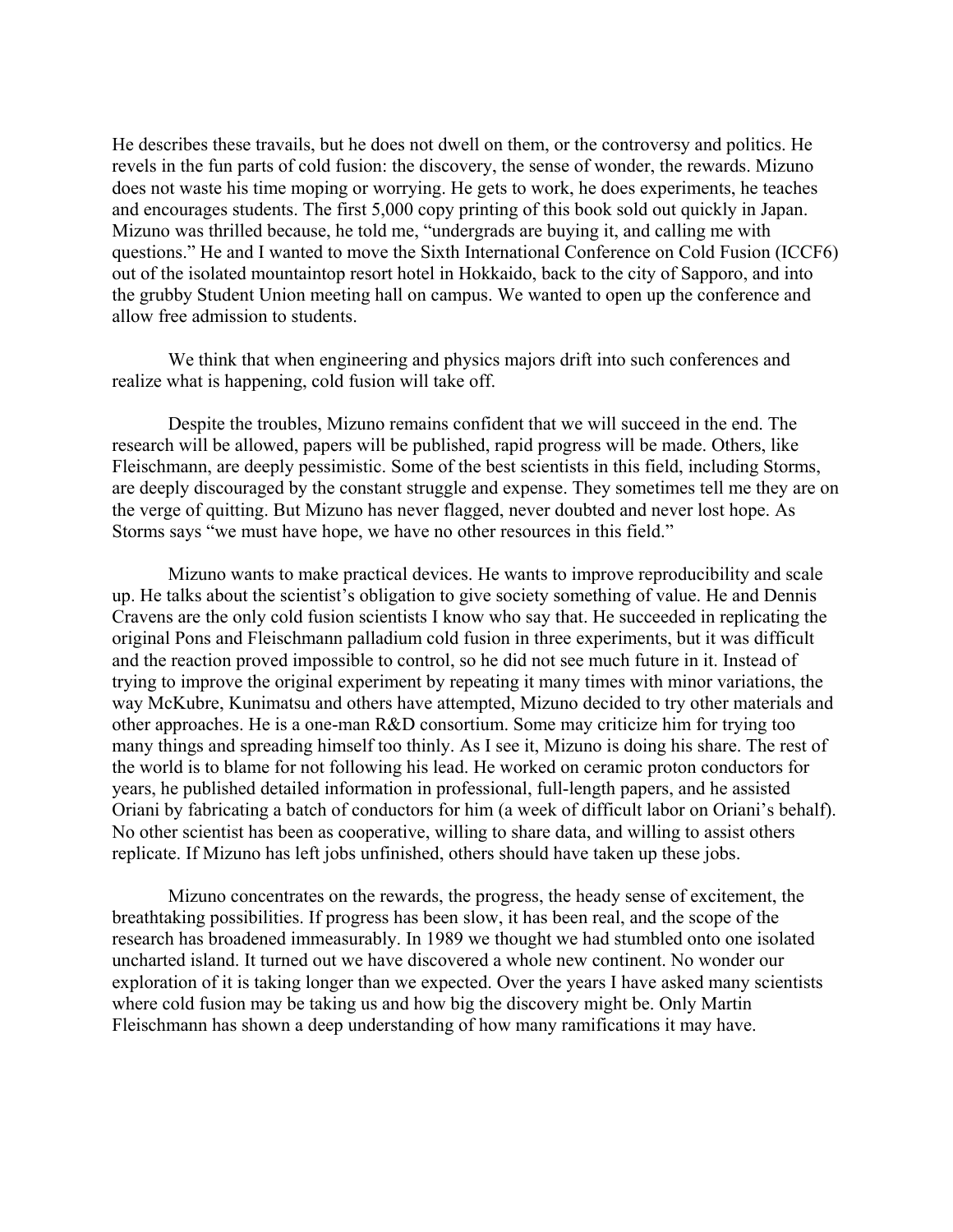Mizuno describes few moments of epiphany. There are moments of excitement, but most of the triumphs are long expected, and a good result does not mean much until you make it happen again, and again after that. There are few revelations. The scientists do not suddenly grasp the answer. They gradually narrow down a set of possibilities. Often the same possibilities are examined, discounted, and then reconsidered years later. Recently, Mizuno, Bockris and others have increasingly focused on so-called "host metal transmutations," that is, nuclear reactions of the cathode metal itself. The cathode metal was inexplicably neglected for many years. The term "host metal" is misleading. It was an unfortunate choice of words. It implies that the metal acts as a passive structure, holding the hydrogen in place, cramming the deuterons or protons together. The metal is a host, not a participant. The hydrogen does the work. Now, it appears the metal itself is as active as the hydrogen. The metal apparently fissions and fusions in complex reactions. Now the task is to think about the metal, and not just the hydrogen. Theory must explain how palladium can turn part of itself into copper and other elements with peculiar isotopes.

One of the few "Eureka!" events in this book is the moment when Mizuno and Ohmori saw the scanning electron microscope images of the beautiful lily-shaped eruptions on the surface of Ohmori's gold cathodes. This was visual proof that a violent reaction takes place under the surface of the metal, vaporizing the metal and spewing it out. Later, these vaporized spots were found to be the locus of transmutation. Around them are gathered elements with an isotopic distribution that does not exist in nature. The only likely explanation is that these isotopes are the product of a nuclear transmutation.

Mizuno describes the wrong directions he has taken, the dead ends, the mistakes. For years he ignored the most important clue: the host metal transmutations. He did not check the composition of the used cathodes. After his first big success produced tritium and spectacular heat-after-death, he opened the cell to find the cathode was blackened by something. He thought it must be contamination, and he was disappointed that his painstaking efforts to exclude contamination had failed. After puzzling over it for a long time he scraped the black film off the cathode with glass, and prepared the cathode for another run. Years later he realized that this black film was probably formed from microscopic erupted structures similar to those on Ohmori's cathodes. He says in retrospect he was throwing away treasure. Even Mizuno, an open minded, observant and perceptive scientist, has to be hit over the head with the same evidence many times before he realizes it is crucial. Other people are worse. Mizuno was blind for a long time; other cold fusion scientists remain blind to this day. They are unwilling to do simple tests that might reveal the nature of the reaction. IMRA is a sad example. Informed sources say IMRA researchers never performed an autoradiograph on a used cathode.

A recurring theme in this book is money. Mizuno frets, schemes and struggles to reduce expenses. He worries about the consumption of heavy water at \$8 or \$10 per day. He does not reveal in the book why these trivial expenses bother him so much: most of the money comes out